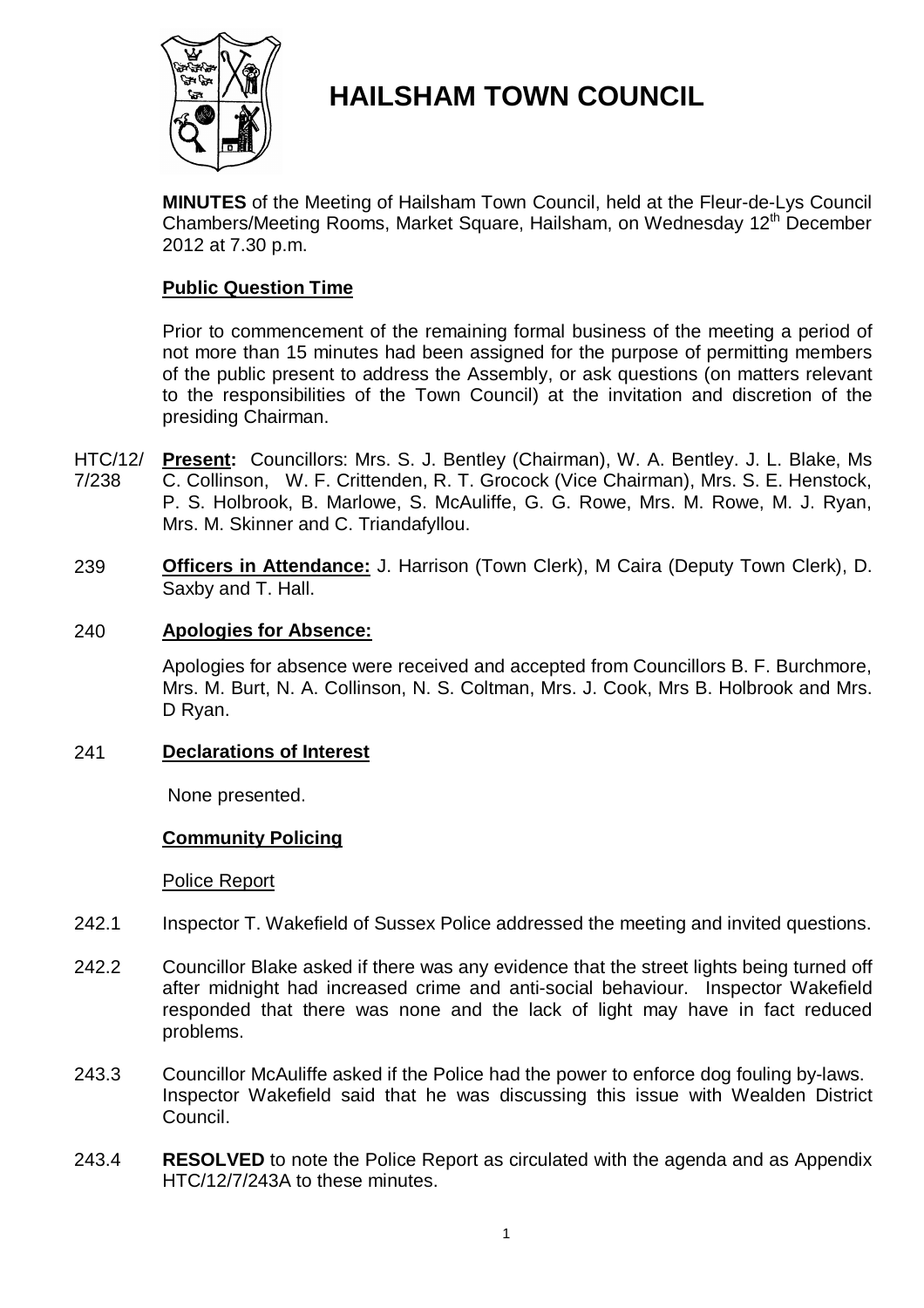## **Priorities**

- 244.1 Councillor Bentley said it had been some time since the last priorities had been set for the Hailsham Town Council sponsored PCSO. He wanted a short-term priority to be the PCSO helping elderly, vulnerable people to understand the dangers of potential scams during the Christmas period.
- 244.2 **RESOLVED** that the Hailsham Town Council sponsored PCSO work with elderly, vulnerable people to understand the dangers of potential scams during the Christmas period.

## 245 **Confirmation of Previous Minutes**

**RESOLVED** that the Minutes and Reports of the meeting of Hailsham Town Council (Ref: HTC/12/6/216-237) held on 21<sup>st</sup> November 2012 were confirmed as a correct record, and signed by the Chairman.

#### 246 **Matters Arising**

No matters arising.

#### 247 **Committee and Panel Reports**

**RESOLVED**, after consideration in accordance with Standing Order 18(e), to receive the following reports of Committees, to approve and adopt the recommendations contained therein and the actions taken as reported therein**.**

A. Business Development Committee (21<sup>st</sup> November 2012)

#### **Wealden District Council Offices**

- 248.1 The Town Clerk introduced the officers' report circulated with the agenda.
- 248.2 Councillor W. Bentley stated that he was of the opinion that the offer from Wealden District Council for office space for Hailsham Town Council staff was not acceptable as it stood and, therefore, should not proceed. He was concerned that Hailsham Town Council would lose its identity without a discreet area in the Vicarage Road site and that it was important for it to retain a high street presence where local people felt comfortable to wander in.
- 248.3 Other members who spoke were in agreement with Councillor Bentley.
- 248.4 Councillor Blake stated that members of staff should be consulted at every stage of negotiations with Wealden District Council.
- 248.5 **RESOLVED** to charge the Town Clerk to talk to officers of Wealden District Council to ascertain what concessions can be made to meet the needs of Hailsham Town Council; and to set up a working party comprising Councillors Coltman, Mrs Skinner and Triandafyllou to investigate the possibility of the digitalisation of all paperwork and report back to Council.

## **Wealden Bus Alliance**